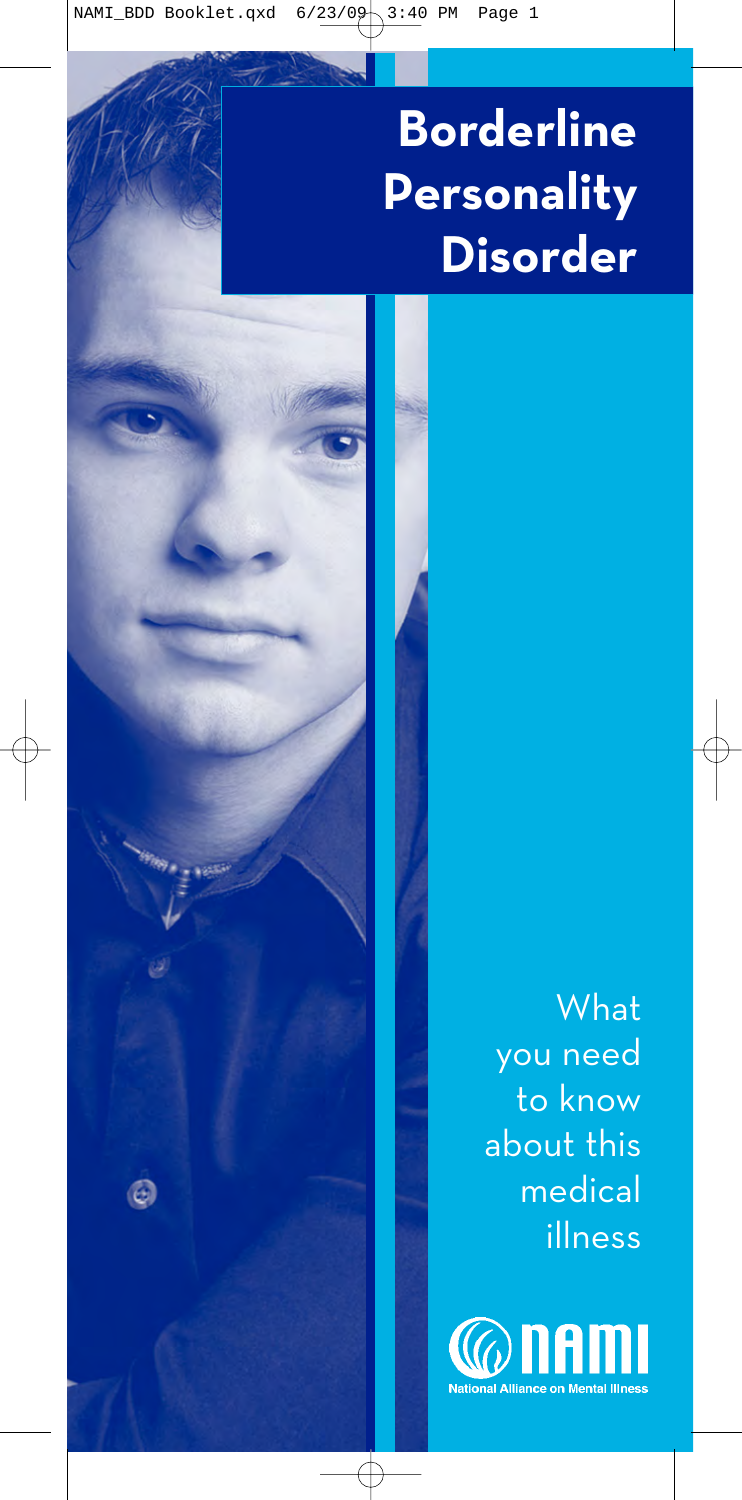BPD is a serious mental illness that can cause a lot of suffering, carries a risk of suicide and needs an accurate diagnosis along with targeted treatment.

Þ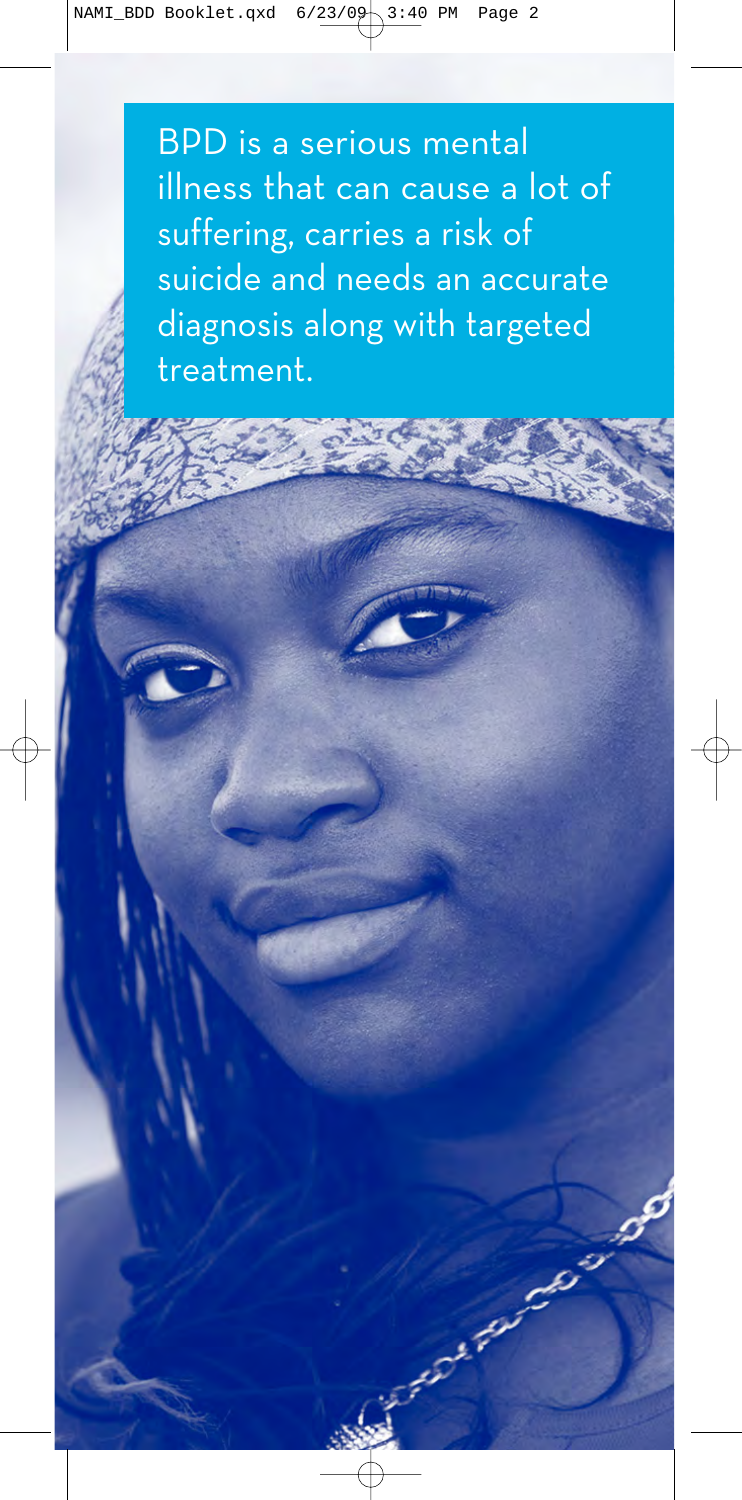## **Borderline Personality Disorder: What You Need to Know**

Borderline personality disorder (BPD) is an often misunderstood condition that has many challenging aspects. Behaviors of the disorder are characterized by intense and stormy relationships, low self esteem, self-sabotaging acts, mood fluctuations and impulsivity. The hallmark of BPD is emotional dysregulation (severe difficulty regulating emotions).

These symptoms can make for difficulties in personal, social and employment relationships. BPD is estimated to affect about 1-2 percent of Americans. More females are diagnosed with BPD than males by a ratio of about 3-to-1, though some clinicians suspect that males are underdiagnosed.

New research and treatment ideas have improved the outlook for people living with BPD.

## **What's in a name?**

Historically, the term "borderline" has been controversial. BPD used to be considered on the "borderline" between psychosis and neurosis. The name stuck, even though it doesn't describe the condition very well and, in fact, may be more harmful than helpful. The term "borderline" also has a history of misuse and prejudice—BPD is a clinical diagnosis, not a judgment.

Current ideas about the condition focus on ongoing patterns of difficulty with self-regulation (the ability to soothe oneself in times of stress) and trouble with emotions, thinking, behaviors, relationships and self-image.

# **Is BPD a serious mental illness? Isn't it a personality disorder?**

BPD is a serious mental illness that can cause a lot of suffering, carries a risk of suicide and needs an accurate diagnosis along with targeted treatment. BPD is a relative newcomer to the psychiatric world—it was officially recognized by the American Psychiatric Association (APA) for the first time in 1980. Related areas of research, medication, treatment options and family support programs should follow suit.

BPD is currently classified by the APA as a "personality disorder." "Personality" is defined as a cluster of traits, unique to each person, which determines how one relates to oneself, other people and the world. A "personality disorder" is a regular pattern of relating to oneself and others that is troubled.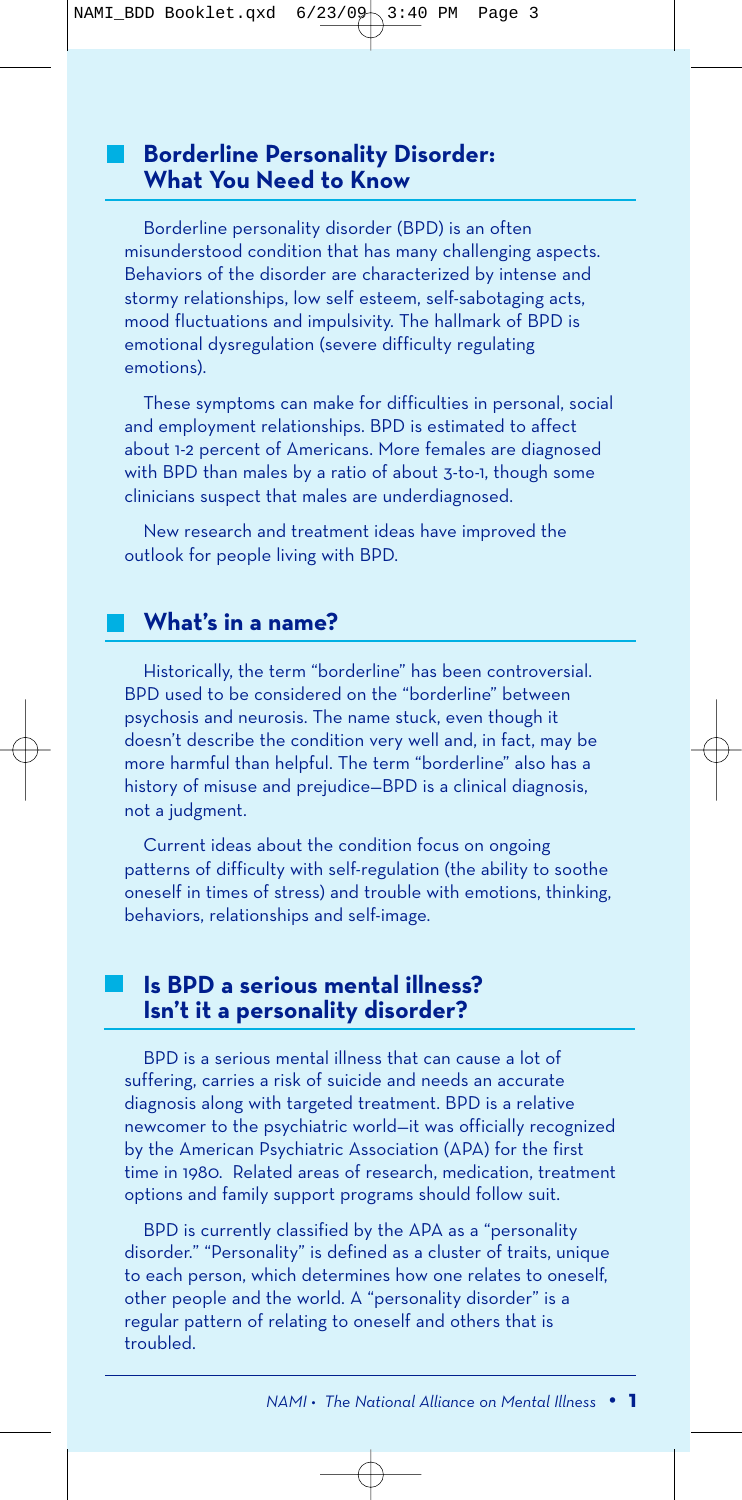In imaging studies, people with BPD have been shown to have changes in brain structure and chemistry, providing proof that there is a biological component to the disorder. Some experts believe that the condition is not a personality disorder but should instead be classified akin to other serious conditions like bipolar disorder. However, BPD is currently classified as a personality disorder. As with all mental illnesses, there is still a lot to be learned about the condition, and there is an ongoing need for more research.

## **Is it true that a person with BPD will do self-harming and impulsive things? Why?**

It can be difficult to imagine being in the shoes of a person with BPD, but intentionally injuring oneself and impulsive and mood-dependent actions are actual characteristics of the disorder. Cutting and other self-injurious behavior are scary and often difficult to understand. This way of dealing with overwhelming feelings may have biological roots. Research suggests a release of endorphins—chemicals naturally found in the brain—after cutting. Substituting alternate coping strategies for self-injury is a key part of treatment. Fear of abandonment and a tendency to overvalue or devalue others are also characteristics of the disorder. Patterns of impulsive behavior and problems with anger—combined with self-harming behaviors and ways of thinking—can lead to stormy relationships. Fortunately, many people with BPD are able to recognize these patterns in themselves, develop strategies to cope with them and improve the quality of their lives over time.

## **Is suicide a risk?**

Suicide is a very real concern for persons with the condition. Overall, the total percentage of people with BPD who commit suicide is about 8-10 percent. This puts persons diagnosed with BPD among the highest risk for suicide attempts.

Many factors make this risk more or less likely, however. For example, the risk increases for people with BPD who also have alcohol or drug problems but who don't get needed treatment. Treatments like Dialectical Behavior Therapy (DBT) can reduce the risk (more on DBT is discussed later in this booklet). Sadly, some people likely kill themselves by accident as part of an effort to self-injure.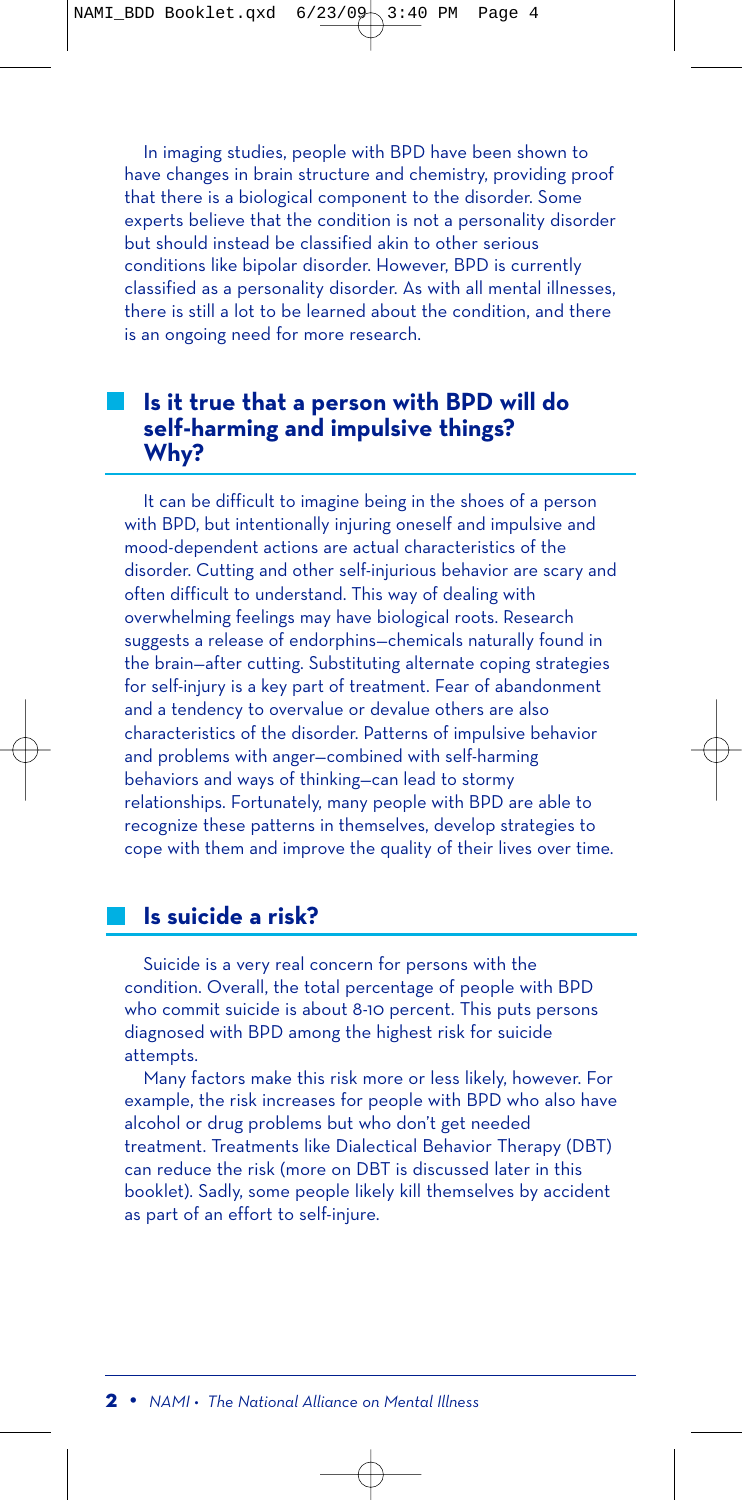The course of BPD depends on many factors. Research has shown that outcomes can be quite good for people with BPD, particularly if they are engaged in treatment. Often, the teens and early twenties are the hardest years, with frequent hospitalizations, suicide attempts and self-injury (like cutting) crises being common. Research has shown that many people's conditions improve over time. Pursuing treatment and learning about the condition and ways to manage it often pay off. In this way, BPD is a high-risk condition but may have a good outlook.

## **How can families deal with the behavior they find so unpredictable and difficult?**

BPD can be challenging to live with for persons who have it, and also for their families and loved ones. Strong emotions and impulses can affect loved ones. Enduring relationships are important to help people with BPD, but the disorder often strains those relationships. Those in relationships with people with BPD need strategies and support, too. Fortunately, there are good resources and programs available to support people in this area. The National Education Alliance on Borderline Personality Disorder (NEA-BPD) has the "Family Connections Program"© designed to meet this need. The NAMI Family-to-Family program, offered through many NAMI affiliates in communities across the country, also offers knowledge and support. Also, there are many books that offer excellent resources to help families think about how best to support their loved one—and themselves—when living or working with someone who has BPD.

# **With BPD, is having been a victim of abuse usually part of the "cause" or "history?"**

Not necessarily. There are, however, events that may play a role in the development of the condition. The most severe event may be various forms of abuse: emotional, physical and sexual. Loss and neglect may also be contributing factors. However, some people with no history of abuse at all also develop BPD. The current theory is that some people may have a higher biological or genetic vulnerability to this condition, and adverse childhood conditions can increase the risk of eventually developing the disorder. The experiences of people living with BPD who have no history of experiencing abuse also indicate that there can be a very strong biological component to the condition. It is important to remember that due to biological differences, some children need much more support, emotional coaching and interpersonal validation than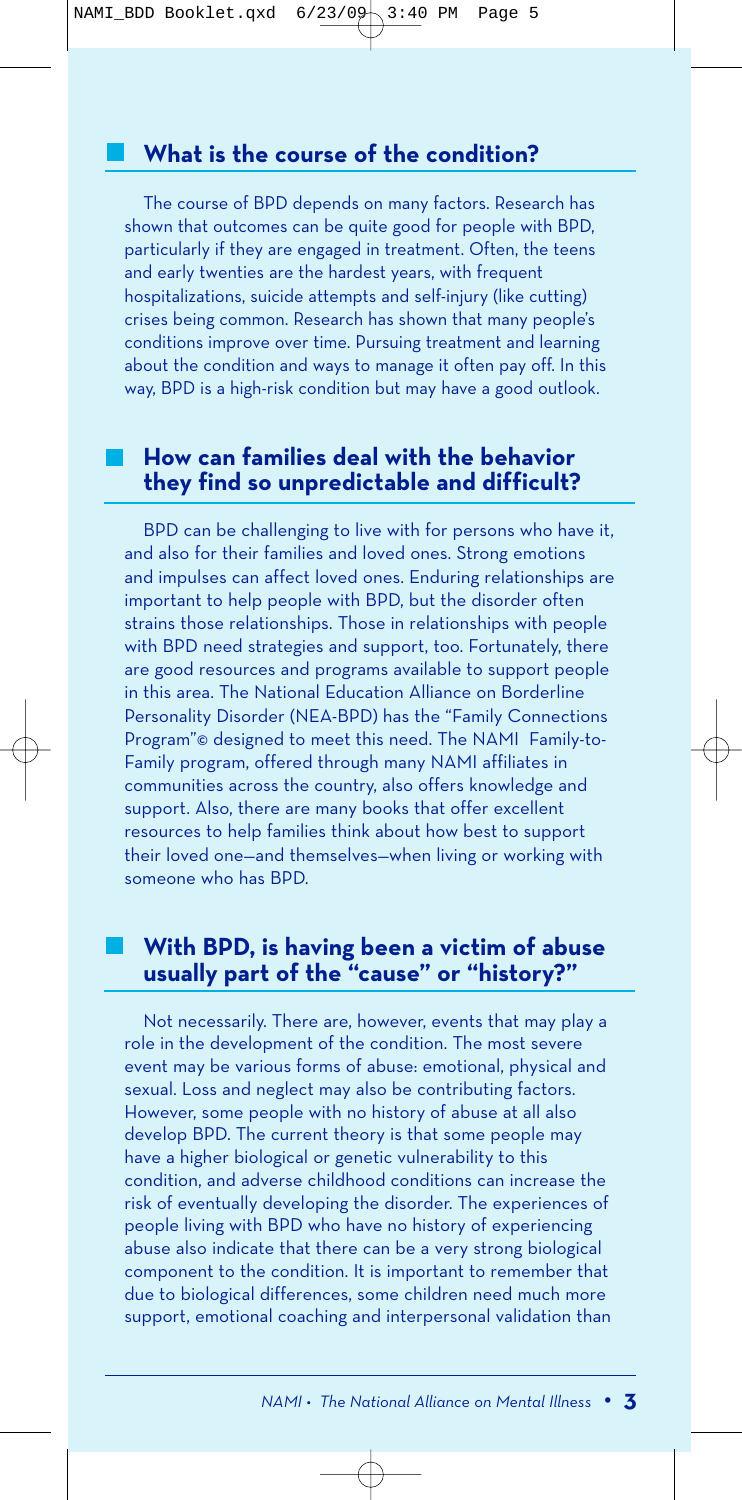others. The current emphasis of many treatments is to focus on the present-day realities and strategies to cope while respecting the role of the past in the person's life.

## **Is there a blood test to help with the diagnosis?**

No. At this time, there are no blood tests or imaging studies (like CAT scans) that help diagnose BPD. Brain imaging is helping researchers and clinicians to understand the condition, and more brain research is needed. The condition is a clinical diagnosis; there are certain patterns of behaviors and experiences that lead to the diagnosis.

# **What are the clinical criteria used to make a diagnosis of BPD?**

The following are the current diagnostic criteria as published by the American Psychiatric Association in the *Diagnostic and Statistical Manual* (DSM) *IV*:

A pervasive pattern of instability of interpersonal relationships, self-image and affects and marked impulsivity beginning in early adulthood and presenting in a variety of contexts as indicated by five or more of the following:

- 1) frantic efforts to avoid real or imagined abandonment;
- 2) a pattern of unstable and intense interpersonal relationships;
- 3) identity disturbance;
- 4) impulsivity in at least two areas that are self–damaging;
- 5) recurrent suicidal behavior, suicidal gestures, threats or self-mutilating behavior;
- 6) affective [mood] instability;
- 7) chronic feelings of emptiness;
- 8) inappropriate, intense anger; and
- 9) transient stress-related paranoid ideation or severe dissociative symptoms.

*-Ed. Note: for the criteria 9, people with BPD only have paranoid thinking under severe stress and do not have this kind of symptom on a regular basis. Dissociative symptoms are when your consciousness splits off (e.g. a trauma survivor driving down a one-way street without realizing it).*

These criteria are being reviewed for the next version of the APA's DSM, currently projected to be published in 2012.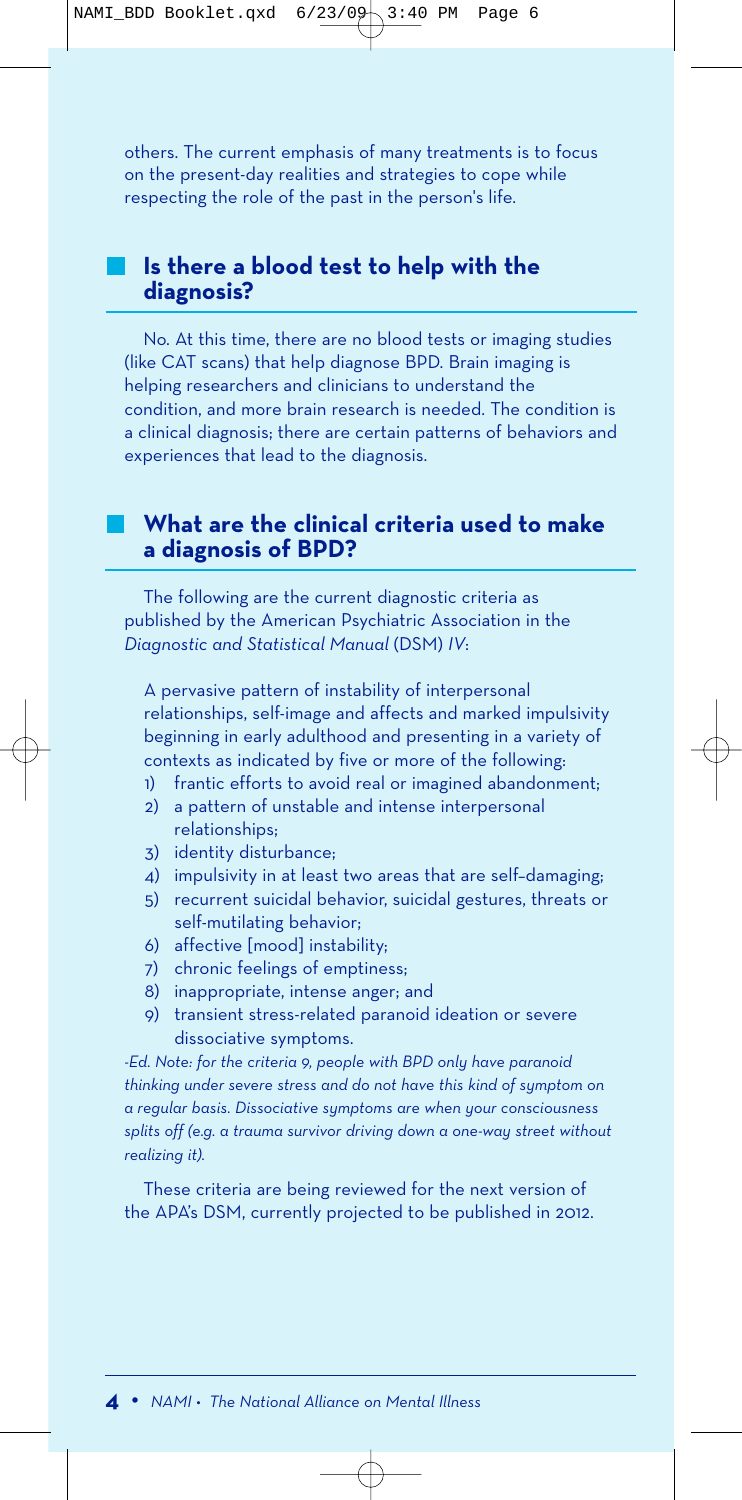

## **Do all people with BPD act the same?**

No. While the symptom picture is often similar, each person has unique strengths and a specific relationship to his family and friends. Some may have other mental and medical conditions that complicate the condition. For instance, people with BPD often experience one or more of the following: depression, bipolar illness, eating disorders, anxiety, posttraumatic stress disorder and substance abuse. One person with BPD may be able to work productively, while another struggles as an employee. A complete assessment is necessary to put a good treatment plan in motion that addresses the person's strengths and weaknesses.

# **Why can't my sister see she has BPD? She meets all the criteria!**

Many references to the disorder in the media and in books suggest that people with the disorder are bad or manipulative and that they are very hurtful to others. Many people with BPD can't see their own role in the storms of their lives. Difficulty tolerating strong feelings and a deep sense of shame can make people look to explain their problems as being caused by other people. The blaming that can result can be very stressful and bring on feelings of loneliness. Some people, often aided by good treatment, learn to accept their role in their troubles over time.

## **What types of treatment are there?**

A good plan for an individual will likely involve first trying to find a therapist who is trained in one of the evidence-based treatments for BPD. Some of these are described below. There are also now treatments for families and friends that can help them be more supportive of the person with BPD. It can be very difficult sometimes to find therapists trained in specific evidence-based treatments. In these cases a therapist may apply parts of treatments or a menu of interventions: talk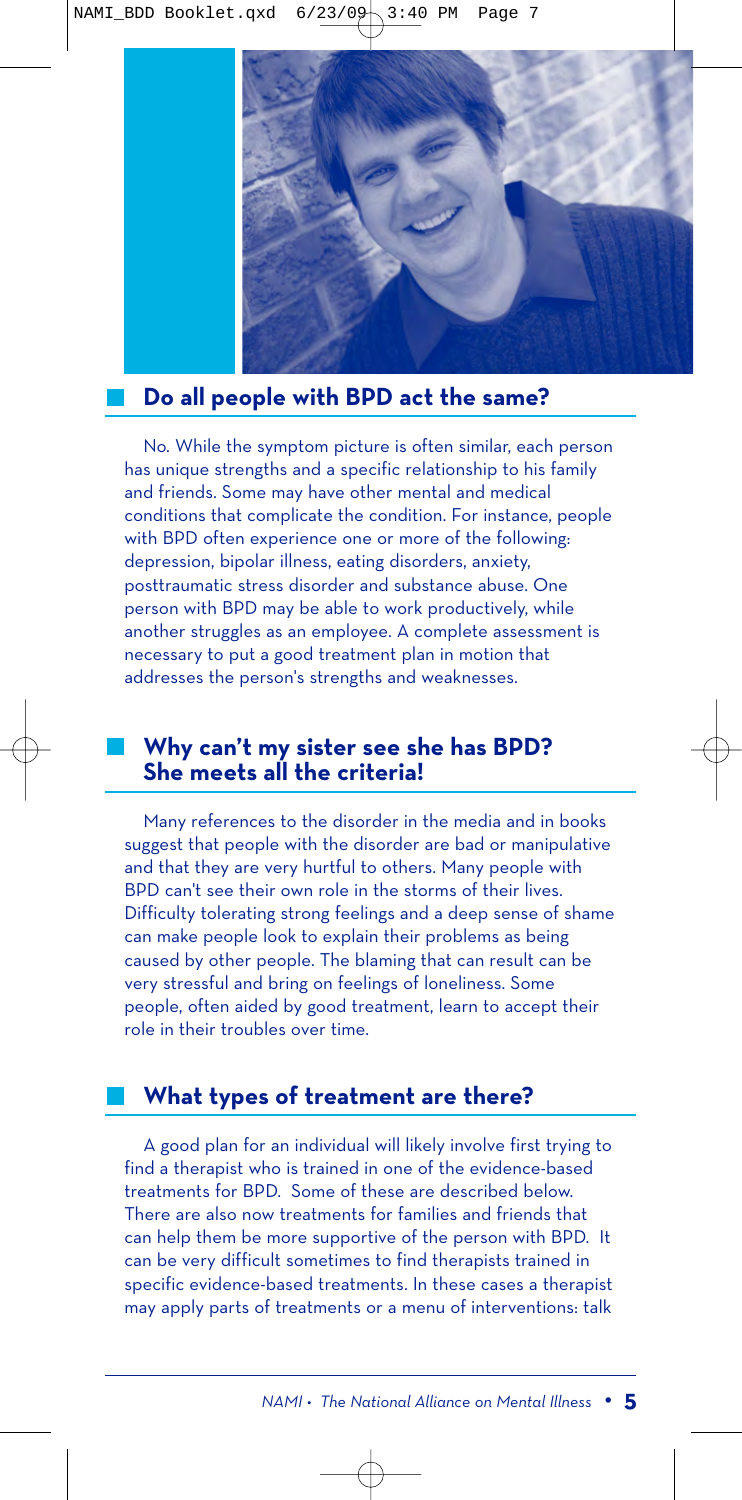therapy, skills training, group work, peer support, family education, work and school support, medications and issuespecific support groups, such as Alcoholics Anonymous or even NAMI Connection recovery support groups. A good plan has to be designed to meet the needs of a person based on their particular concerns. There is no "one-size-fits-all" remedy for persons living with BPD. More details about various treatments are given here:

#### **Skills Training/Dialectical Behavioral Therapy**

Dialectical behavioral therapy (DBT) is a relatively recent treatment, developed by Marsha Linehan, Ph.D. To date, DBT is the best-studied intervention for BPD. DBT targets first and foremost the reduction of life-threatening and other out-ofcontrol behaviors (such as severe drug addiction, eating disorders, interpersonal chaos, inability to regulate extreme emotions) that make a "life-worth-living" seem impossible. It then targets the reduction of emotional dysregulation and distress (quiet desperation) that is so common in BPD. Finally, it targets problems that interfere with the quality of life. DBT teaches a variety of self-regulation skills including: mindfulness, emotion regulation, interpersonal effectiveness and distress tolerance. Central components of DBT are the teaching and development of skills that the individual can use independently to manage strong feelings and impulsive urges. The treatment uses group and individual sessions, homework as well as telephone coaching, and the hard work often shows results. For example, DBT reduces the risk of suicide, anger, number of days in the hospital and, in general, increases positive concepts of self and helps many people function better in relationships.

DBT offers clear options for self-care, alternatives to selfdestructive acts and new ways to understand one's behavior. Unfortunately, it can be difficult to find help; there is a shortage of professionals who are trained in this modality. Although insurance usually pays for DBT, it is wise to check to be sure. Asking your local service center to have practitioners trained in DBT is an important strategy for advocates.



**6 •** *NAMI • The National Alliance on Mental Illness*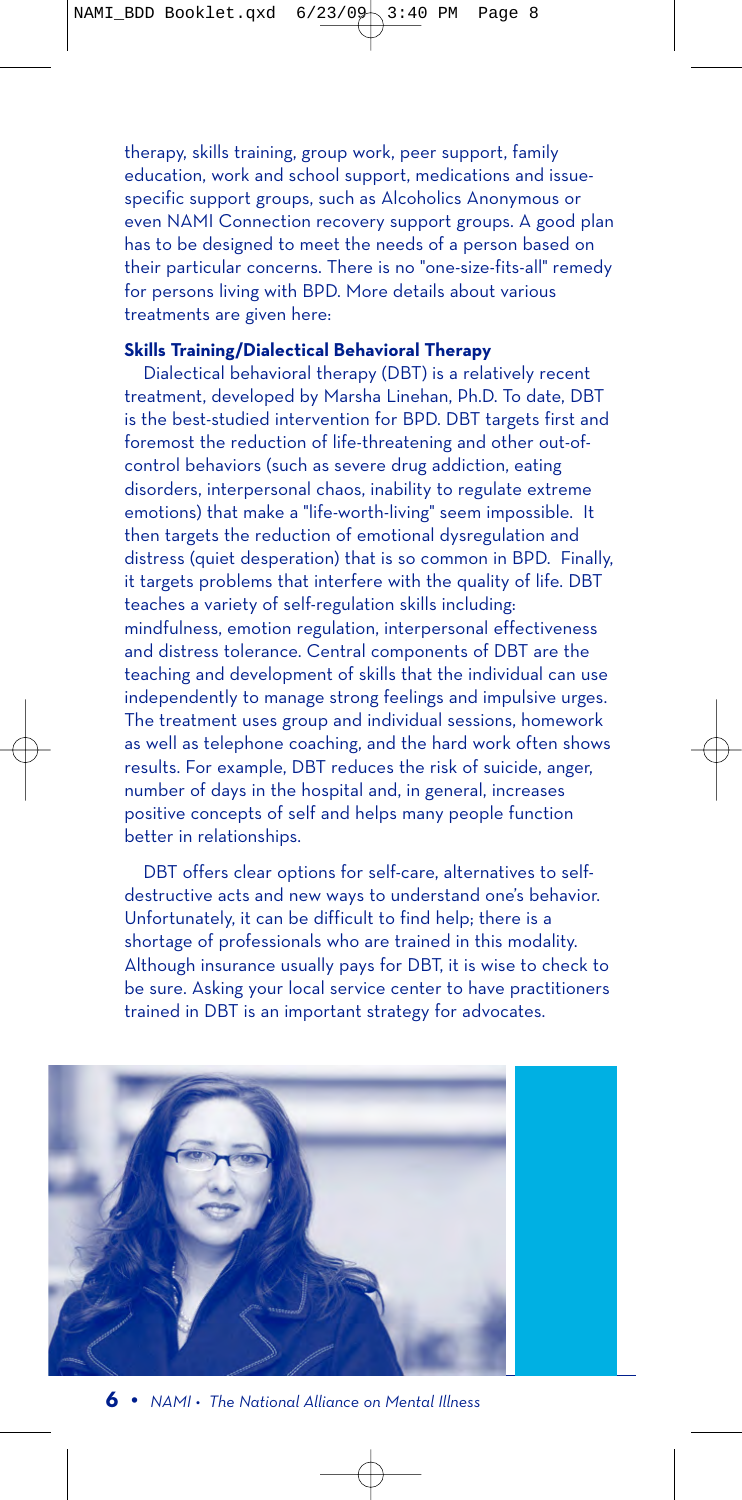There are also several other therapies that have shown to be effective (although even less available, to date, than DBT). While DBT has the best research base of any psychotherapy treatment for BPD, other psychotherapy strategies have a smaller research base to show that they may also help people with BPD. The examples of alternative psychotherapies are:

- Focusing on differentiating one's feelings from those of others (mentalization);
- Focusing on the therapeutic relationship dynamic (transference focuses therapy); and
- Intensive one-to-one therapy called schema-focused therapy.

#### **Psychotherapy**

A therapeutic relationship with a knowledgeable, compassionate professional can offer great help to people with BPD (see Eileen White's experience). There are many branches of psychotherapy that may be useful for BPD. Typically, they have several features in common: the centrality of a clinical alliance, a focus on relationships (including the relationship with the therapist), the development of alternatives to self-destructive behaviors and a safe place for a person to take their concerns and learn new behaviors. For many people, a good relationship with a therapist can make all the difference.

Cognitive Behavioral Therapy (CBT) is focused on evaluating and changing a person's thinking, which often drives a person's experience. This may be a useful way to address depression and anxiety as well since both conditions often co-occur with BPD.

#### **Peer Support**

Learning from someone who has "been there" can be a very useful tool. When a person with BPD manages to get control of his or her symptoms and develops alternative behaviors and strategies, he or she can become models for hope and learning. Peer support can be helpful in reducing shame and isolation that can occur with the condition. Such support is not a substitute for professional care, but it can be a crucial element in helping people manage and recover. See NAMI Peer-to-Peer and NAMI Connection in the resources section. Also, some people use online forums developed for and by people with BPD to enhance treatment.

#### **Family Education**

Without help, living with a person affected by BPD can be exhausting and difficult. As people with BPD are very sensitive to their relationships and environment, improving family support can assist all concerned. There are strategies that family members can use to help themselves and, in turn, support the person who has BPD. See the resources section of this booklet for information on the NAMI Family-to-Family program as well as a list of other resources.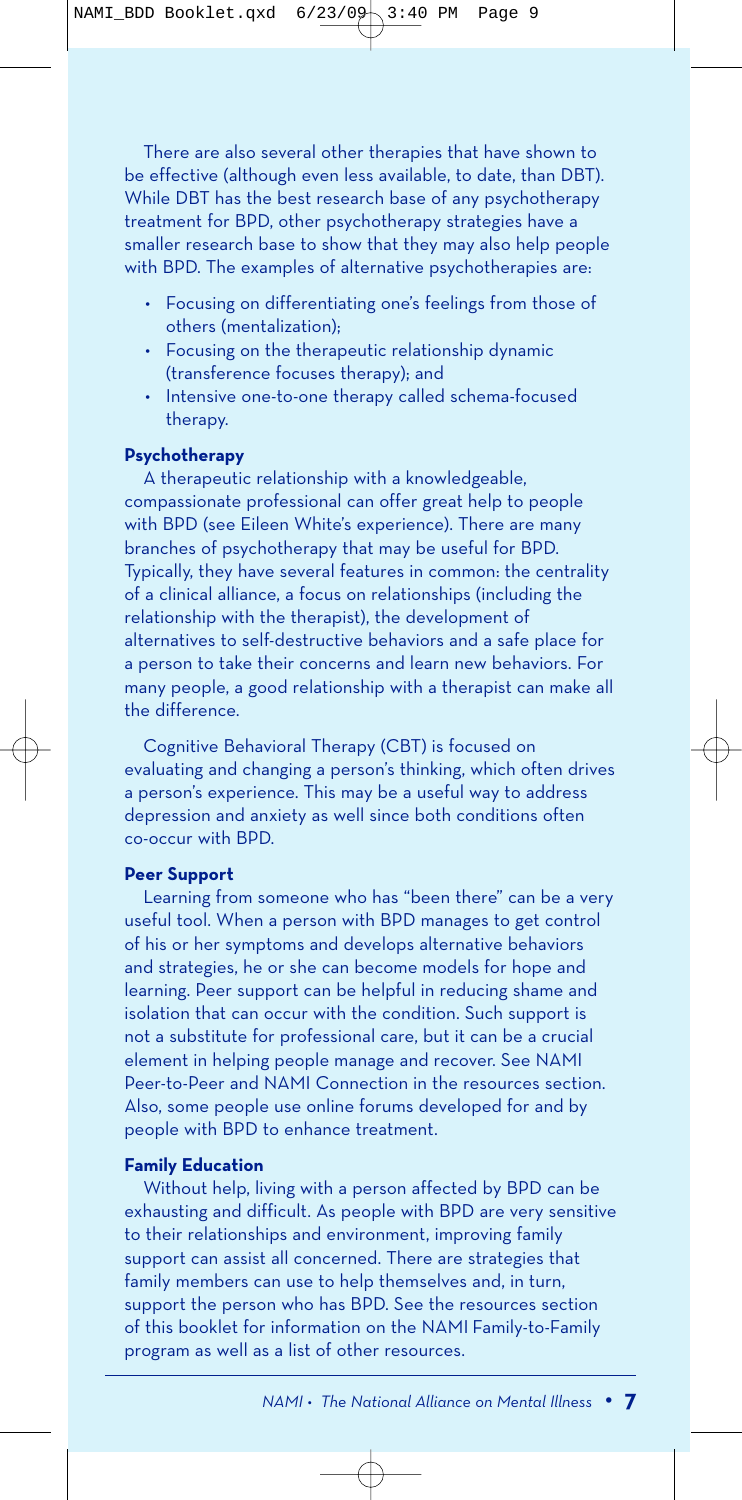#### **Medications**

While medicines can be a very important part of helping people with BPD, there is no single medication to treat the condition. Medications can address symptoms that occur with BPD and can help the effectiveness of therapy. Studies have shown that medication coupled with therapy often leads to improvement for people with BPD.

The selection of medication depends on the person's needs and, if considered, should be part of the overall treatment plan as decided by the mental health professional and the individual. For instance, antidepressants can help with symptoms of depression and anxiety. Antipsychotic medications can alleviate breaks from reality, organize thinking and reduce paranoia. Impulse-control medicines may help with this important area of concern for people with BPD.

Each person responds differently to medication, so it is essential that this element of care is discussed in detail on an ongoing basis with a qualified practitioner. All medicines have risks and benefits. Since people with BPD can benefit from taking medications, the task is then to find the most effective combination of medications with the fewest side effects. Medicines can help alleviate some of the symptoms so that learning in psychotherapy can occur more easily.

# **How do I select a health care provider?**

Finding a good fit with a health care provider is an important piece of the puzzle. As there is a shortage of caregivers for the condition, it can be difficult to find one in some parts of the country. Some questions to consider when talking with a potential health care provider are:

- Do you have experience working with people who have BPD?
- Do you have training in DBT or other psychotherapy that may help me?
- Do you have support from your clinic in terms of helping me?
- Do you work with a nurse-practitioner or psychiatrist in a coordinated way in case I need medication?
- What happens when you are on vacation?
- What strategies have worked for people you have helped?
- Do you see our work as a partnership?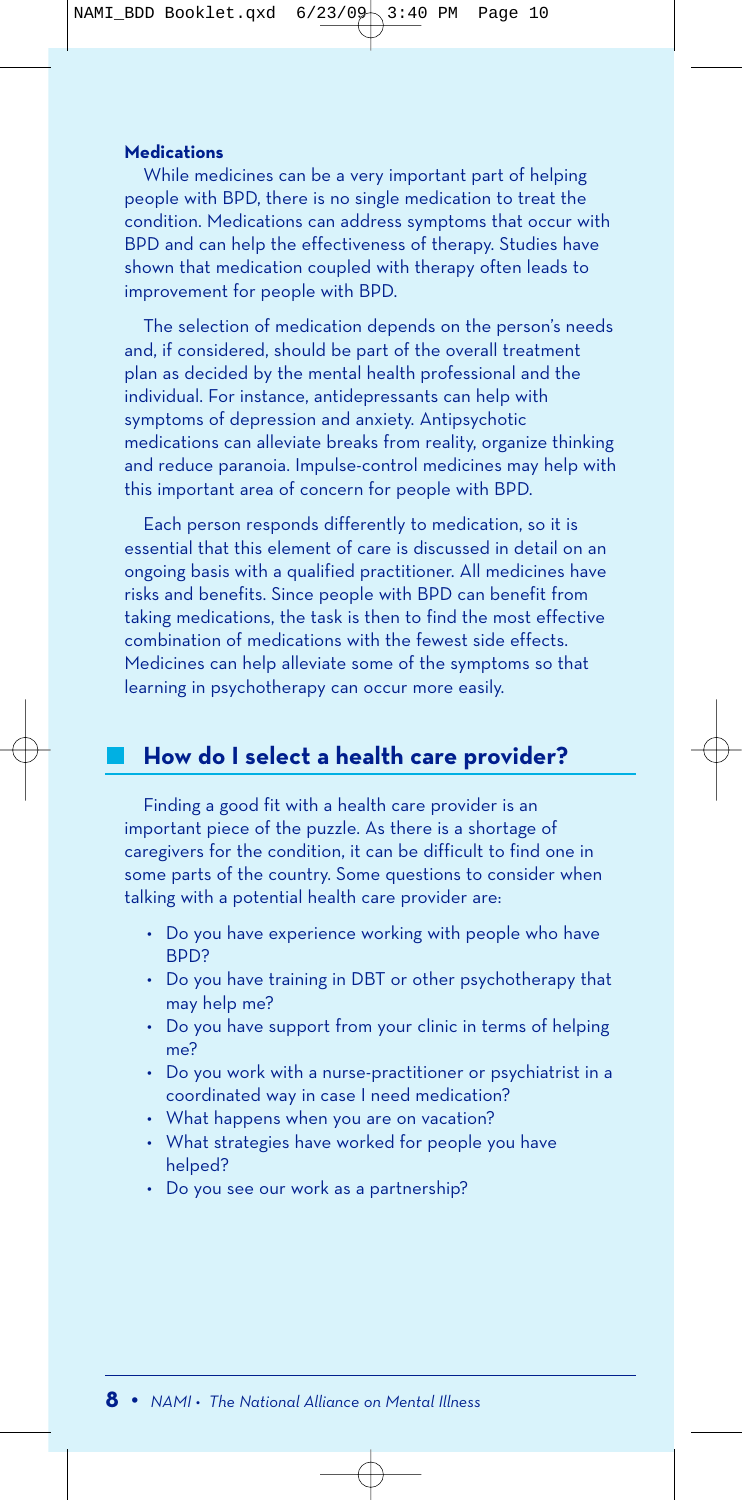# **Why didn't anyone tell me that I had BPD?**

Sometimes people with BPD can get as many as five other diagnoses before being given a diagnosis of BPD. There are likely many reasons for this. Sometimes doctors focus on an additional illness, like depression or bipolar illness, and "overlook" BPD. Other mental health professionals feel that the diagnosis of BPD may bring the person discrimination reflecting the history of how people with BPD have been treated at times in the past—so they don't name it. Also, personality disorder diagnoses are often not made in shortterm settings, like hospitals. Still, most individuals with BPD report that they are helped by learning that their experiences have a name, a biological component and specific treatment options. Knowledge is power. Once told the diagnosis, whether to patients or family members, people often say, "if only we had known."

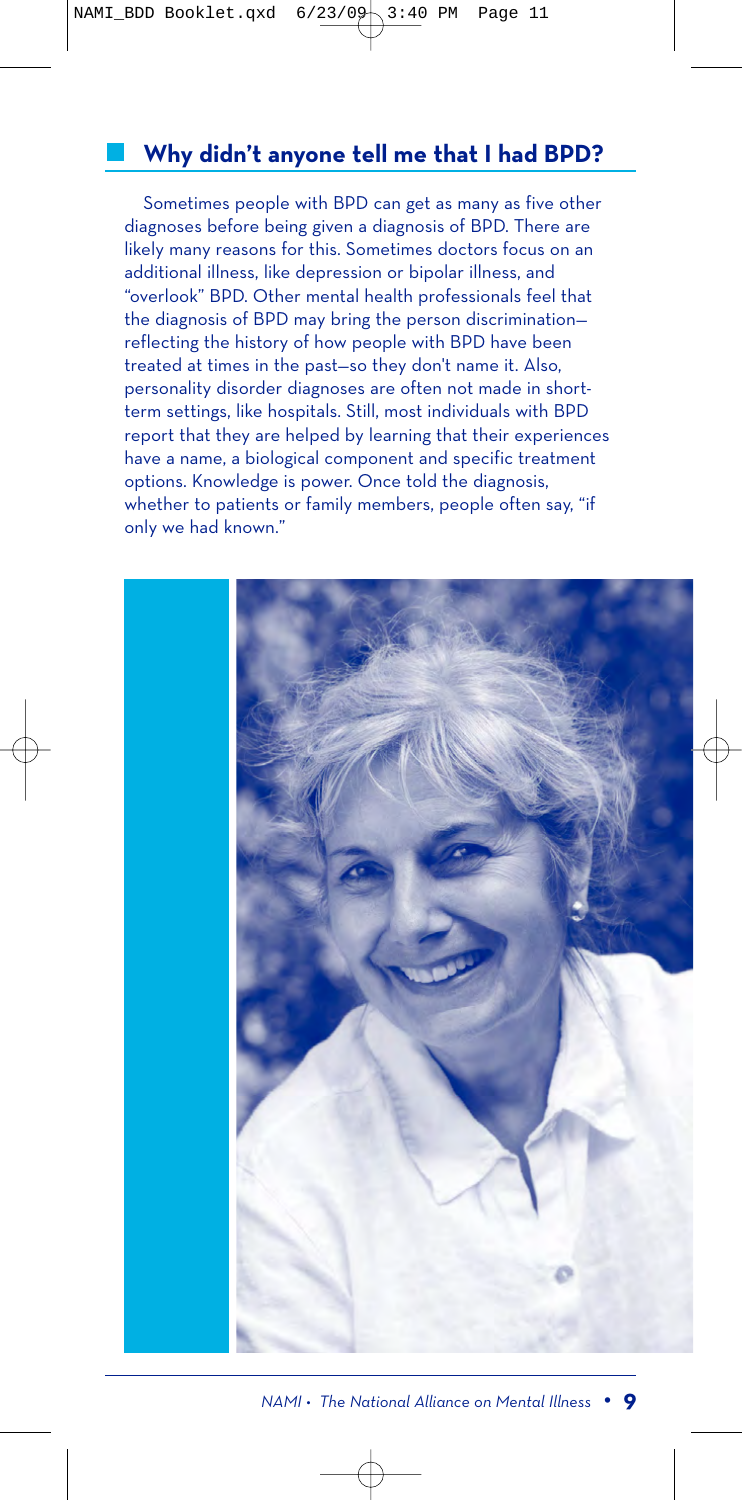## **I can't get a therapist to see me. What can I do?**

This can be a major concern. Finding someone who has the training, inclination and professional network to treat people with BPD can often be challenging. Network and ask others in your community for referrals to qualified clinicians. Work with the advocacy groups in your area to press the local center for more resources. Find out if your insurance program is required to provide you with qualified treatment.

# **I want to advocate to make things better for people with BPD and their families. What can I do?**

Advocacy can take many forms. Insurance problems, research needs, a shortage of therapists and prejudice and discrimination are all important problems for persons living with BPD. Organizations like NEA-BPD and NAMI have active advocacy agendas and can help point you in the right direction to get started. In addition to participating in organized advocacy groups, speaking openly about the role of BPD in your life can help improve awareness and attitudes, one person at a time.

*Written by Ken Duckworth, M.D. With thanks to Marsha Linehan, Ph.D., for her editorial assistance.*

# **Eileen's Testimonial:**

*Borderline Personality Disorder has altered my life. While everyone else seemed to have lives that flowed with ease, my life was a book of unrelated chapters of chaos.* 

*Relationships were impossible—ranging from jaunts with strangers who quickly became my "soul mates" to men that I despised and blamed for my internal turmoil. This led to multiple marriages and relationships.*

*A lack of sense of self was the hallmark symptom of my disorder and one that had the greatest impact on my traumatic years of nonrecovery. I remember the first time I saw my psychologist and he asked me to describe myself. I honestly could not give him an answer besides "slim, blond and 5'6"." I had no adjectives to describe my core self because there was no core self—it was a foreign concept to me.*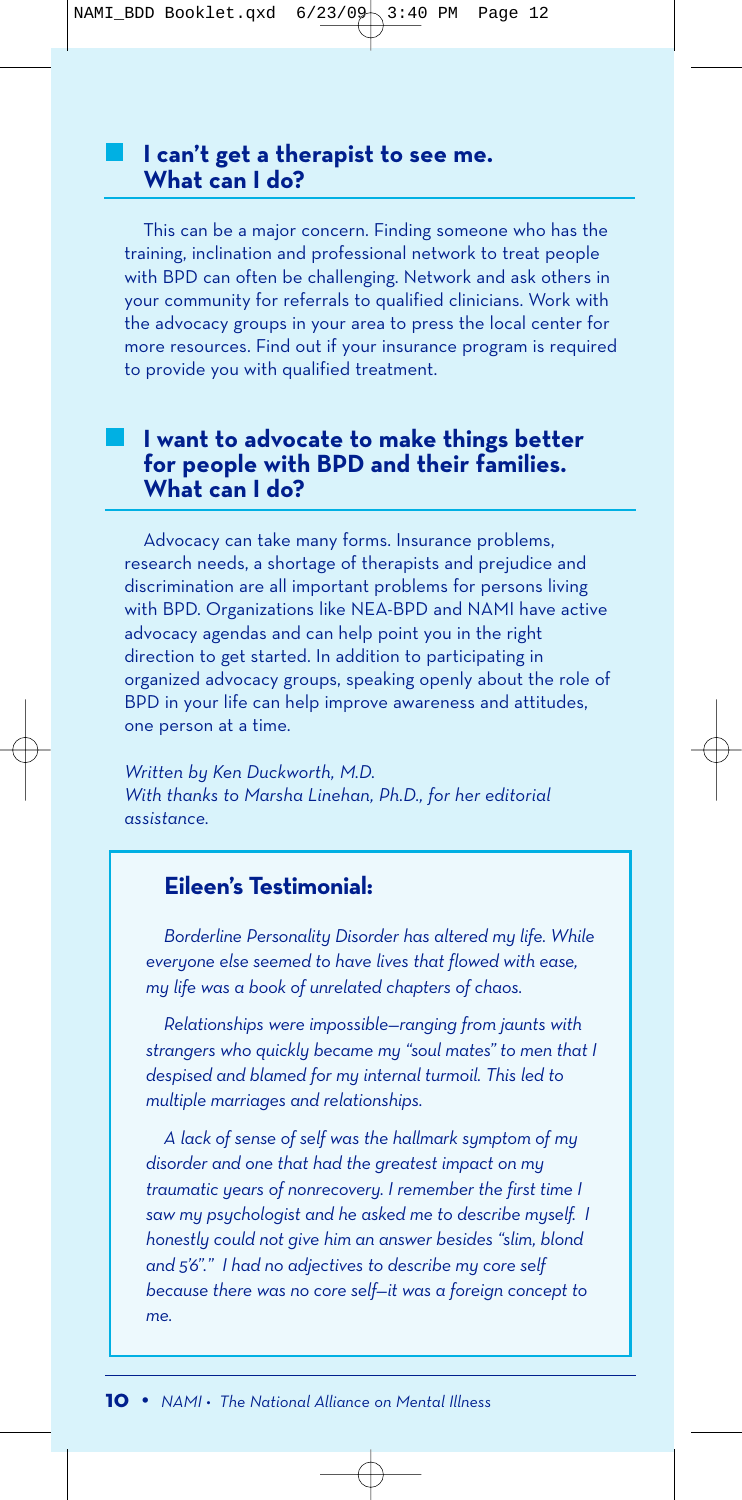*I always adapted the interests and values of the person I was involved with. If my husband was a Yankees fan, then so was I. If he liked Greek food, then it quickly became my favorite. I actually felt like an empty hole that could never be filled up. When a relationship ended, it was completely catastrophic to me. Working on developing a sense of self has been the hardest part of recovery for me.* 

*My greatest fear—one that often became a self-fulfilling prophecy—was fear of abandonment. I always knew that people in my life were there temporarily and that often led to my hero-to-zero treatment of them becoming the norm. They never knew when they would change from being my other half and the best thing that ever happened to me to the reason I had problems to begin with. It's not easy to live with someone who changes like the wind, and I regret all of the innocent people that were at the receiving end of my unpredictable wrath. But the sad truth is that as much as I know that I've hurt people with my ever-changing, all-ornothing moods and decisions, they were never close to feeling the pain I had inside. To know that you are alone, or feel the loneliness that only those with BPD experience, is a living hell.*

*My anger in those untreated years was full-blown rage. I could go from happy to all-out rage in a matter of seconds—I could even taste adrenaline in my mouth in those periods of total chaos. I also have been known to physically trash a room in a blind rage.* 

*My impulse-driven behavior has been the cause of great anguish. I would get drunk as early as 14 years old and experimented with drugs. I would often drive a car recklessly. I compulsively shop and spend money, a symptom I struggle with to this day. I had to declare bankruptcy at 25, after a binge following the breakup of a relationship.*

*The many years I lost to BPD were years marked by sadness, depression, chaos, loneliness and hopelessness. I thought of suicide often, and I worked at countless jobs and was even fired from a few—my erratic behavior baffled many employers. I was always chasing a rainbow that I could never catch. I moved from state to state, and tried to move out of the country several times. I was sure my location was the root of my problems.* 

*In my past, I took anything that was said to me to heart and let it completely ruin my day, week or month. I now know that some comments that initiated a major meltdown*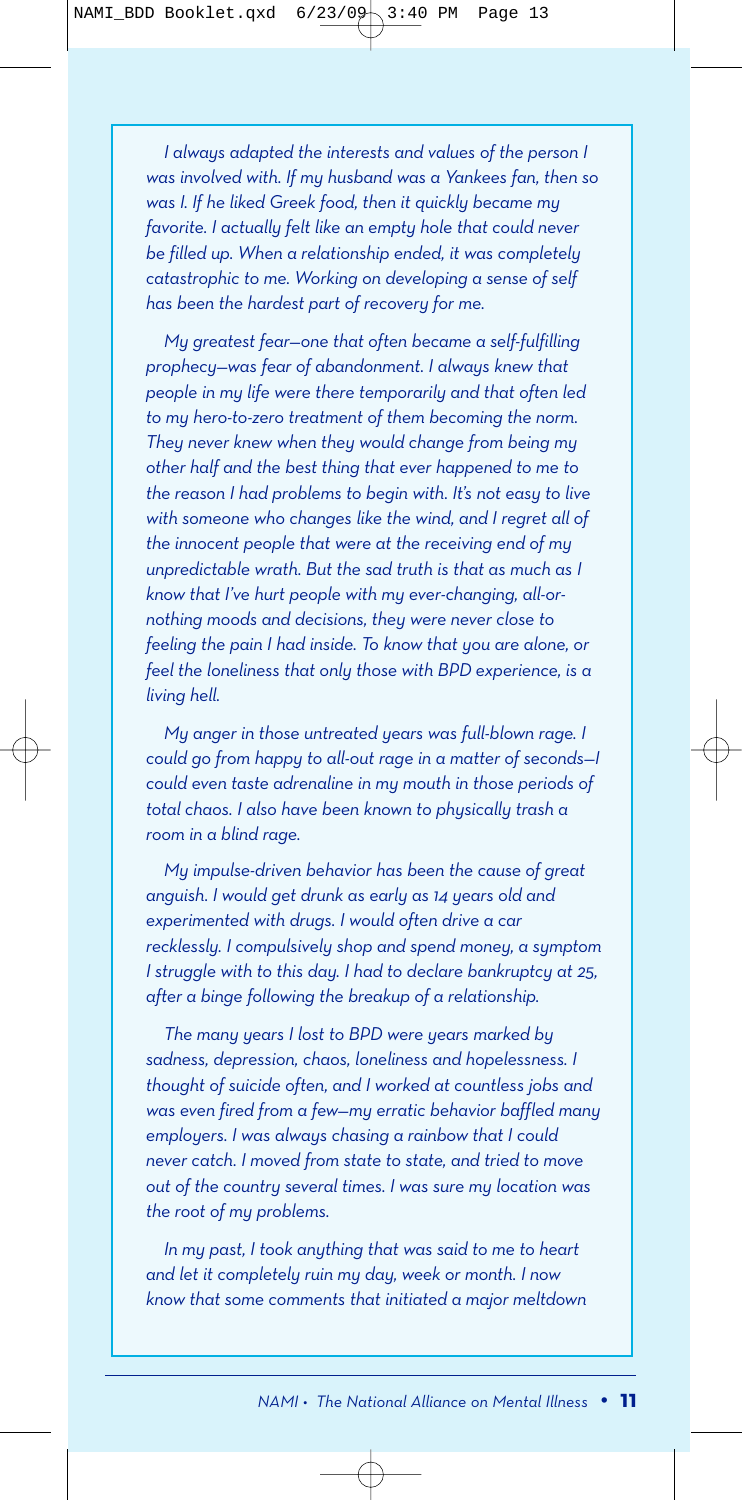*with me were words that the person who said them probably didn't give two thoughts about. For the first few years in therapy (and yes, I said years), I would take everything my doctor said to heart. I was sure he hated me and wished I would just go away or die. I ran people out of my life on a regular basis, but he decided that I wasn't a bad person, but that I was ill and that it was his job to help me. I can not say how extremely important therapy with a reputable therapist is to someone with BPD, and even though things have calmed down as I've gotten older, I feel it's only because of the skills I've developed as a result of therapy and medication. I also believe that making a commitment with a therapist as to rules of behavior on both ends is crucial. I had to know that my doctor would be there for me, and I had to keep up my end of the bargain by showing up for scheduled appointments, stopping any self-mutilation or suicide attempts and believing in myself and the possibility of a future.*

*I now have a wonderful life. I still deal with symptoms of my BPD and other related illnesses. The education and support I have received through NAMI has been essential to my "rebirth." Now, my mission is to tell others who are living through this nightmare that they are worthy of recovery and that it is possible. I was extremely lucky in that I found a psychologist who knew what he was up against but still knew that I could have a future and a happy life. That miracle can happen to others, but not until the medical community decides to finally treat BPD as the serious illness that it is, and not a character flaw.* 

*I'm not free from BPD, especially when I experience stress. However, I now recognize my triggers and have the skills to manage the symptoms. It's time to take this disease and its misconceptions and stereotypes out of the dark ages and into the light of recovery and hope.*

*Sincerely,*

*Eileen White*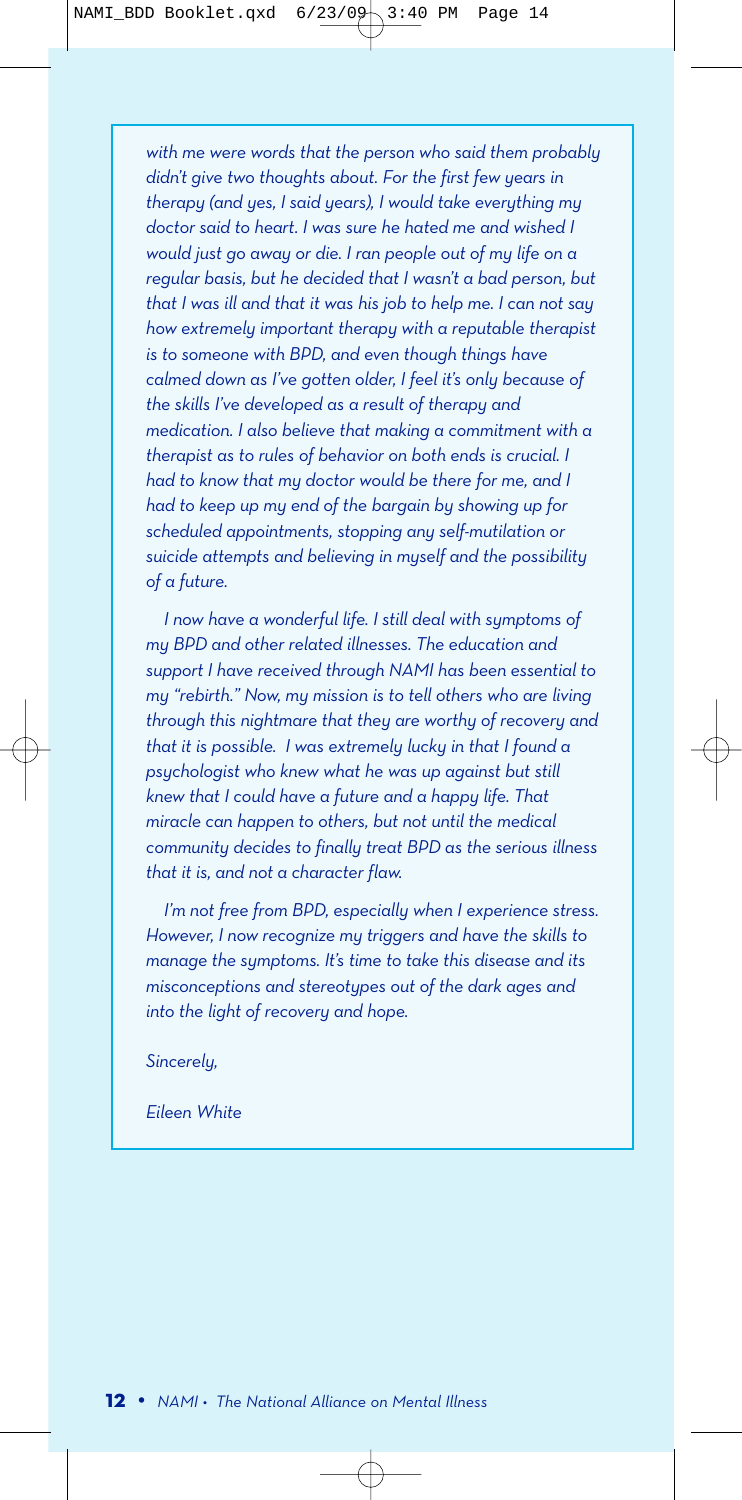## **What is NAMI?**

The National Alliance on Mental Illness (NAMI) is the nation's largest grassroots mental health organization dedicated to improving the lives of individuals and families affected by mental illness. NAMI has over 1,100 affiliates in communities across the country who engage in advocacy, research, support and education. Members of NAMI are families, friends and people living with mental illnesses such as major depression, schizophrenia, bipolar disorder, obsessive-compulsive disorder (OCD), panic disorder, posttraumatic stress disorder (PTSD) and borderline personality disorder.

**To learn more about your local affiliate: Call** your state's NAMI office

**Write to:** NAMI • 3803 N. Fairfax Drive Arlington, VA 22206

**Contact the NAMI Information HelpLine** at 1 (800) 950-NAMI (6264) or

**Visit NAMI's Web site** at www.nami.org

Many NAMI affiliates offer programs designed to assist individuals and families affected by mental illness:

**NAMI Peer-to-Peer** is a free nine-week education course on the topic of recovery for any person with a serious mental illness. Led by mentors who themselves have achieved recovery from mental illness, the course provides participants comprehensive information and teaches strategies for personal and interpersonal awareness, coping skills and self-care.

**NAMI Family-to-Family** is a free 12-week course for family caregivers of adults with mental illness. Taught by trained NAMI family members who have relatives with mental illness, the course provides caregivers with communication and problem-solving techniques, coping mechanisms and the self-care skills needed to deal with their loved ones and the impact on the family.

**NAMI In Our Own Voice** is a public education presentation. It enriches the audiences' understanding of how the over 58 million Americans contending with mental illness cope while also reclaiming rich and meaningful lives. Presented by two trained speakers who themselves live with mental illness, the presentation includes a brief video and personal testimonials, lasts 60-90 minutes and is offered to a variety of audiences free of charge.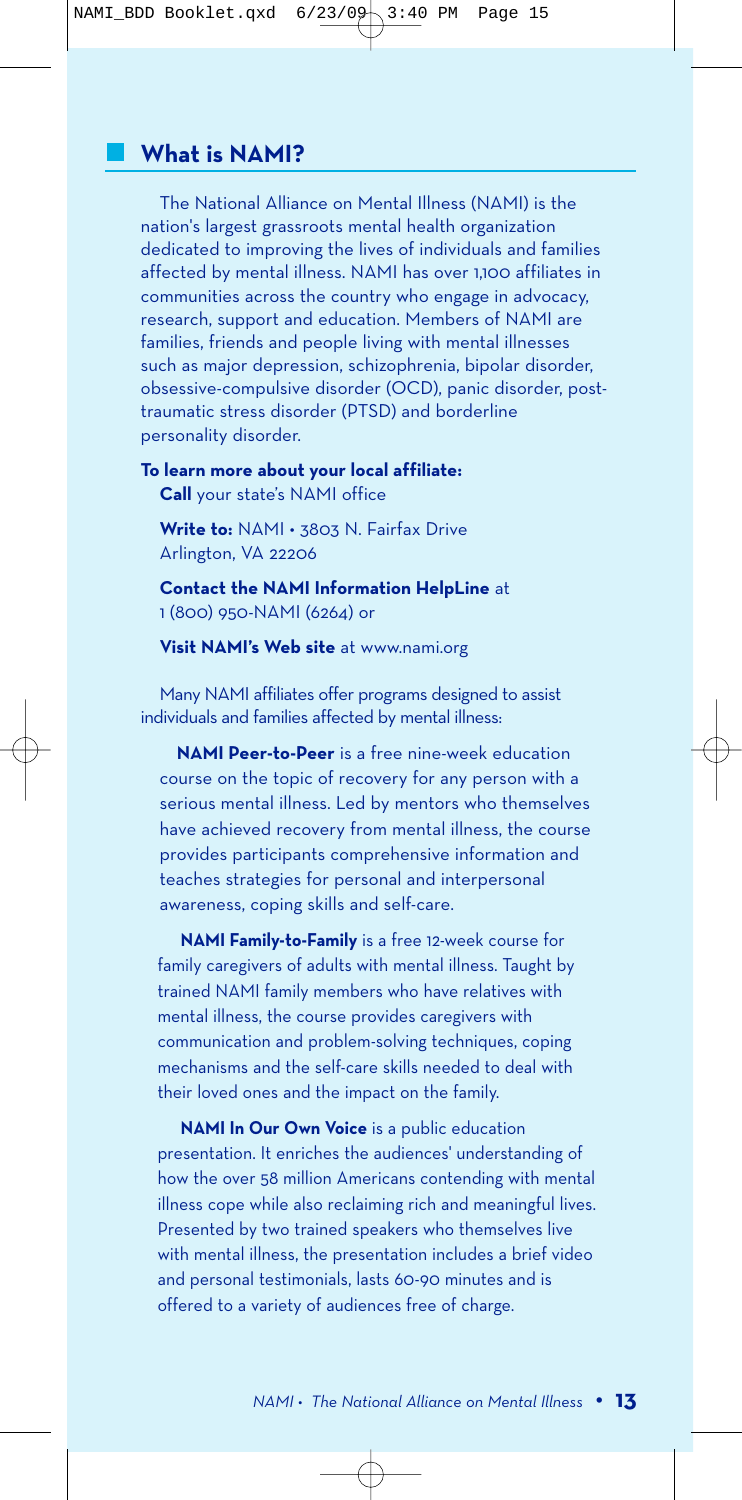**NAMI Connection** is a recovery support group for adults with mental illness regardless of their diagnosis. Every group is offered free of charge and meets weekly for 90 minutes. NAMI Connection offers a casual and relaxed approach to sharing the challenges and successes of coping with mental illness. The groups are led by trained individuals who are in recovery—people who understand the challenges others with mental illness face.

**NAMI Basics** is a free educational program for parents and other primary caregivers of children and adolescents with mental illness. The course is presented in six different classes, provides learning and practical insights for families and is taught by trained parents and caregivers who have lived similar experiences with their own children.

## **Information Resources:**

**www.nami.org** NAMI's Web site is visited by over half a million unique visitors each month and features the latest information on mental illness, medication and treatment, news and resources promoting support, education and advocacy. Special Web sections include resources for Veterans, college students, multicultural groups and others. Additional features include online discussion groups and options for registration through **myNAMI,** which enables users to receive personalized information and e-mail updates on a variety of topics of their choosing.

**1 (800) 950-NAMI,** the NAMI Information HelpLine receives over 4,000 requests each month from individuals needing support, referral and information. Over 60 fact sheets on a variety of topics are available along with referrals to NAMI's network of local affiliates in communities across the country.

**Peer-to-Peer:** www.nami.org/peertopeer

**Family-to-Family:** www.nami.org/familytofamily

**In Our Own Voice:** www.nami.org/IOOV

**Connection:** www.nami.org/connection

**Basics:** www.nami.org/basics

**Behavioral Tech, LLC a site founded by Dr. Marsha Linehan:** http://behavioraltech.org

**National Institute of Mental Health (NIMH):** www.nimh.nih.gov

**National Education Alliance for Borderline Personality Disorder:** www.neabpd.org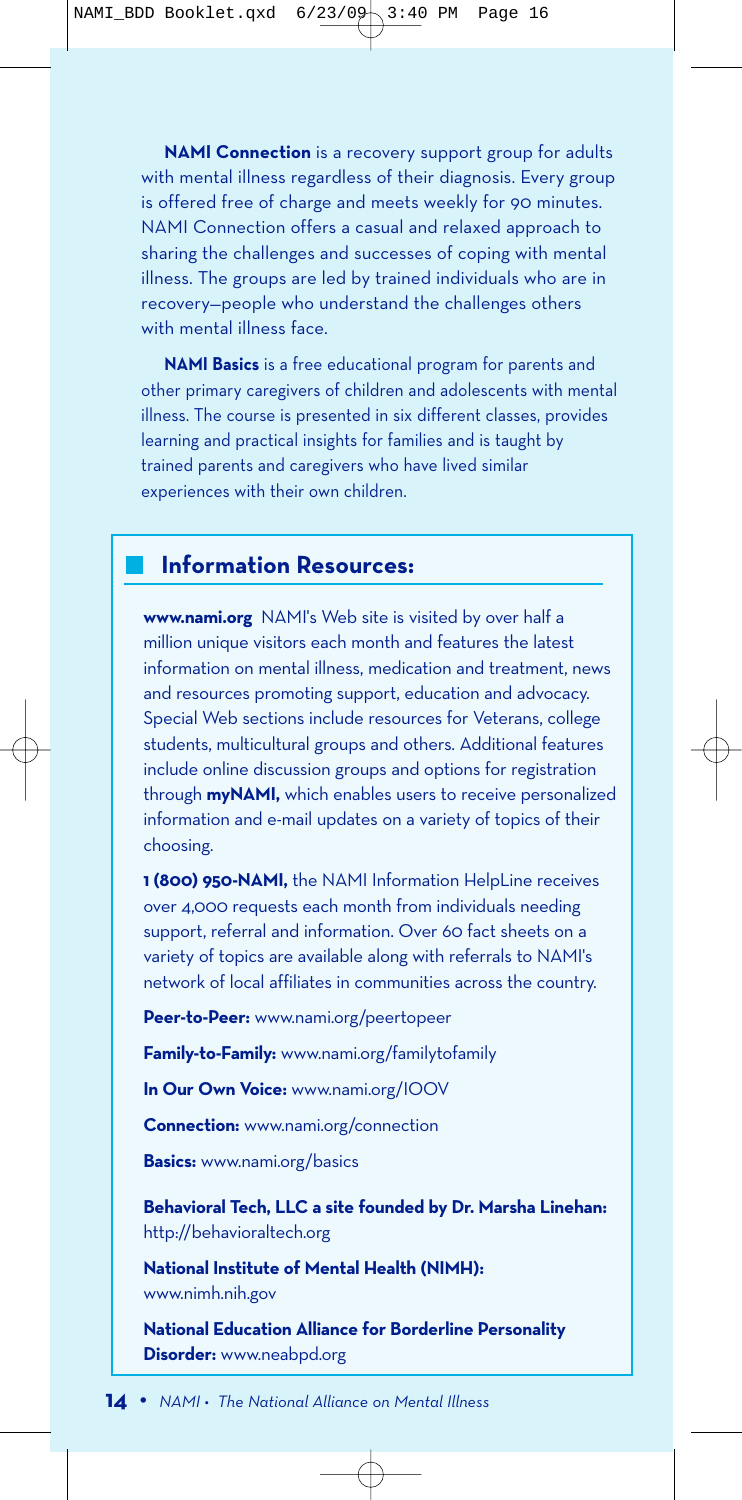**Borderline Personality Disorder Resource Center (run by New York Presbyterian, the University Hospital of Columbia and Cornell):** www.bpdresourcecenter.org

**BDP Central, a site founded by author Randi Kreger:** www.bpdcentral.org

### **Books**

The following books are a good place to start learning about BPD. They are available in many libraries or can be ordered from booksellers, including a link to Amazon.com at www.nami.org/store. New books are also listed in the *Advocate*, the NAMI news magazine available to NAMI members, and frequently listed in the *Advocate* e-Newsletter, NAMI's electronic newsletter available by subscription through registration on NAMI's Web site, www.nami.org.

*Stop Walking on Eggshells: Taking Your Life Back When Someone You Care About Has Borderline Personality Disorder* (1998) by Paul T. Mason and Randi Kreger

*Borderline Personality Disorder Demystified* (2004) by Robert Friedel

*Cognitive-behavioral Treatment of Borderline Personality Disorder* (1993) by Marsha Linehan

*Skills Training Manual for Treating Borderline Personality Disorder* (1993) by Marsha Linehan

*Dialectical Behavior Therapy with Suicidal Adolescents* (2006) by Alec L. Miller, Jill H. Rathus, Marsha M. Linehan and Charles R. Swenson

*Understanding and Treating Borderline Personality Disorder: A Guide for Professionals and Families* (2005) John Gunderson and Perry Hoffman, editors

*Get Me Out of Here; My Recovery from Borderline Personality Disorder* (2004) by Rachel Reiland

*Borderline Personality Disorder (The Facts)* (2008) by Roy Krawitz and Wendy Jackson

*The Borderline Personality Disorder Survival Guide* (2007) by Alex Chapman and Kim Gratz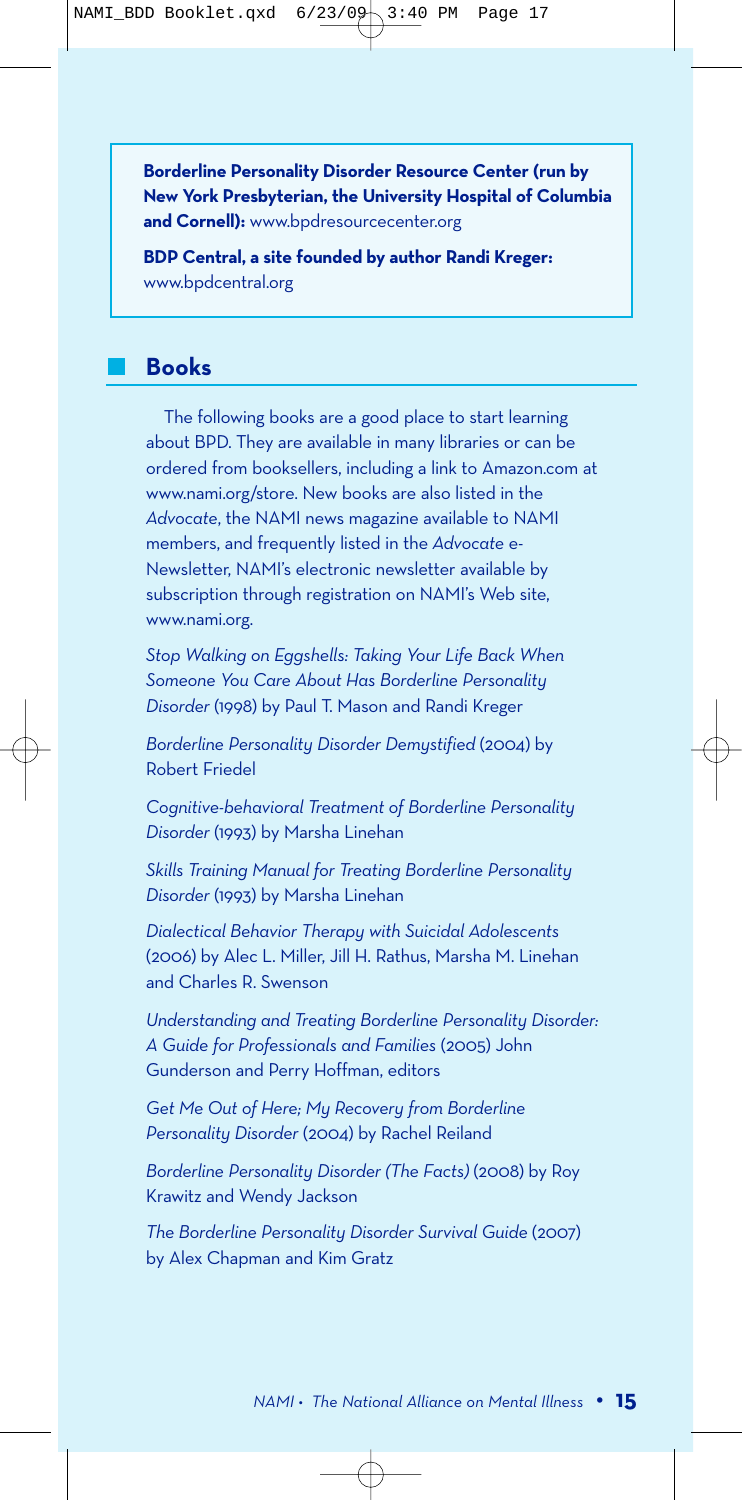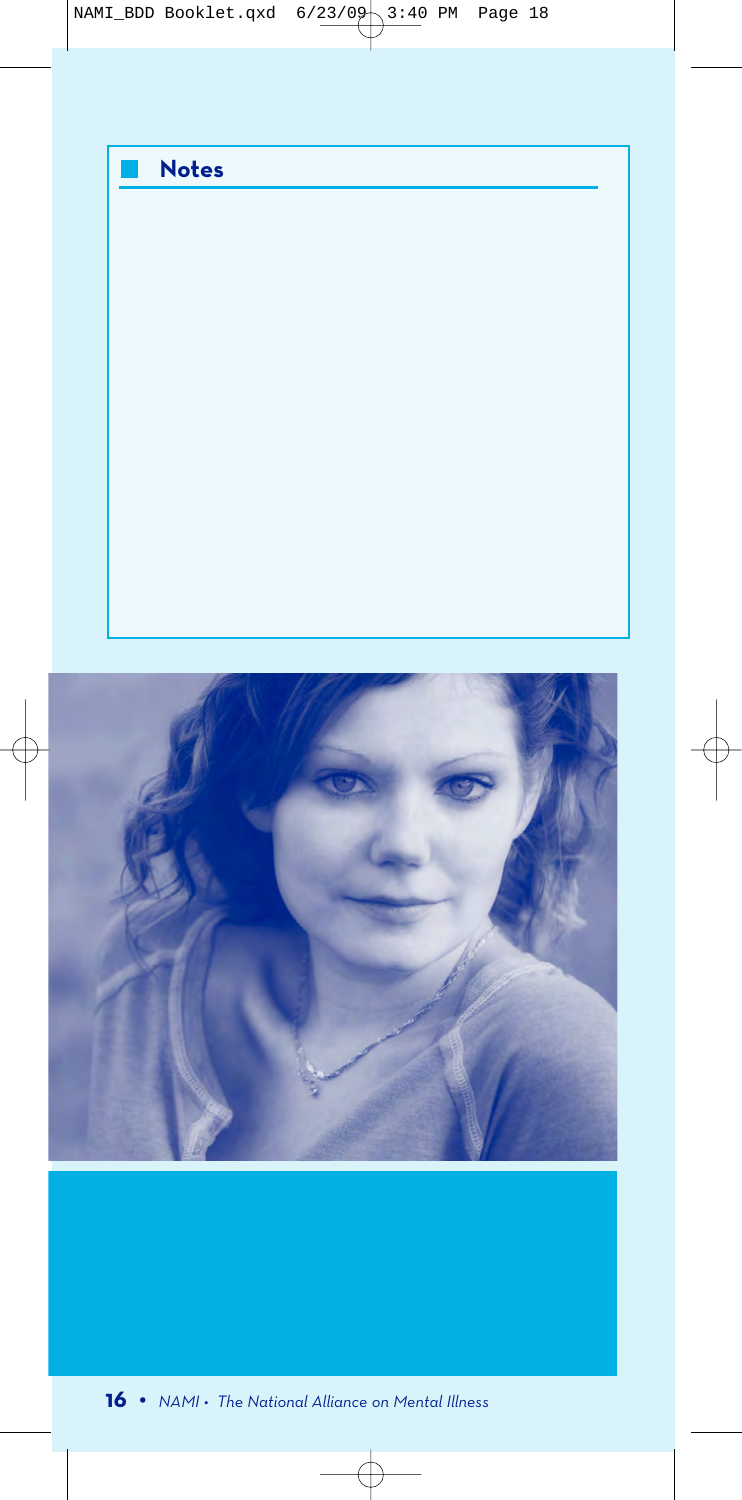|  | <b>Notes</b> |
|--|--------------|
|  |              |
|  |              |
|  |              |
|  |              |
|  |              |
|  |              |
|  |              |
|  |              |
|  |              |
|  |              |
|  |              |
|  |              |
|  |              |
|  |              |
|  |              |
|  |              |
|  |              |
|  |              |
|  |              |
|  |              |
|  |              |
|  |              |
|  |              |
|  |              |
|  |              |
|  |              |
|  |              |
|  |              |
|  |              |
|  |              |